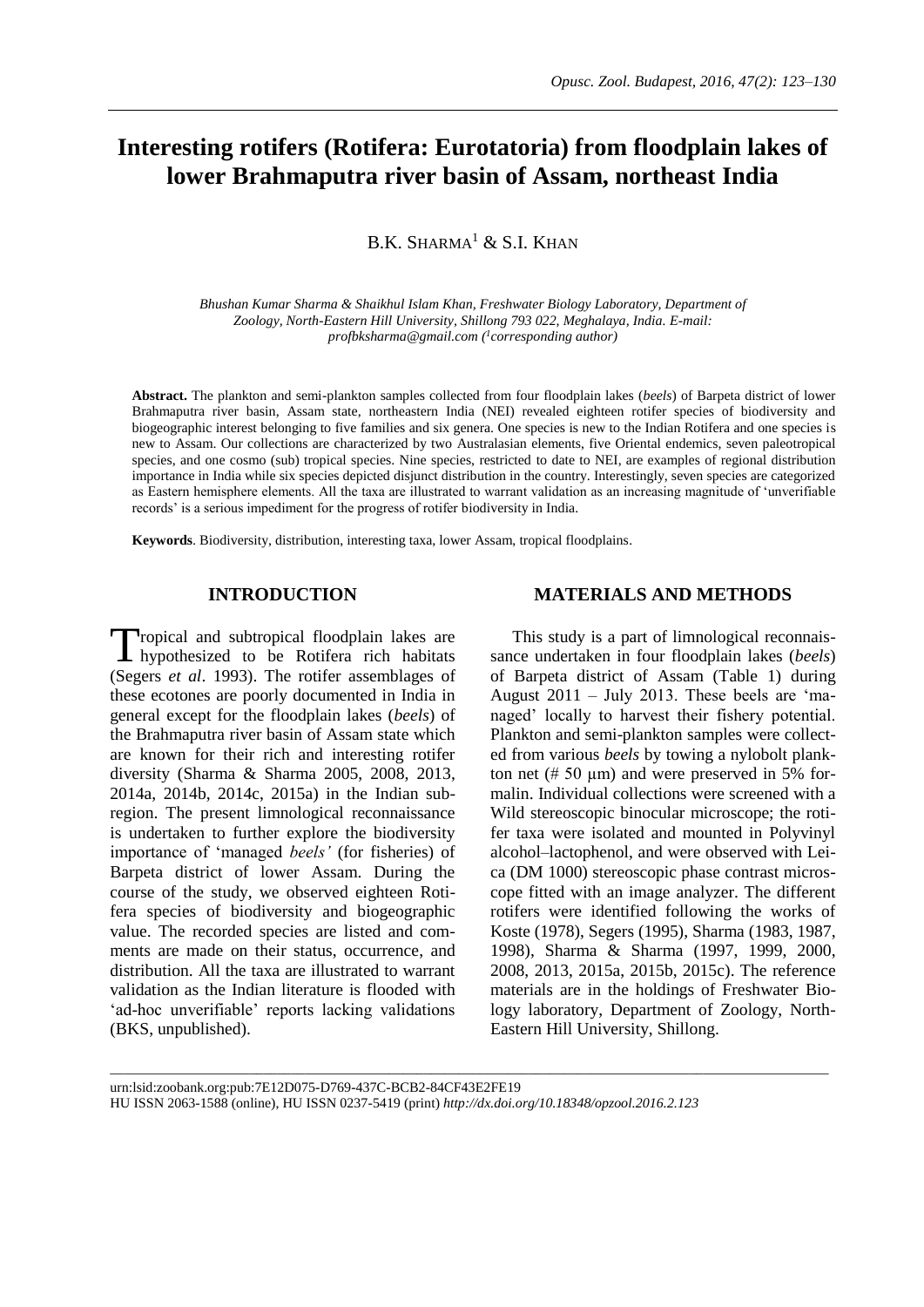| Sl. No. | Beel             | Latitude               | Longitude                     | Elevation (m) |
|---------|------------------|------------------------|-------------------------------|---------------|
|         | Fingua           | $N26^{\circ}17'08.7"$  | $E91^{\circ}02^{\circ}00.2$ " | 37.9          |
|         | Baria            | N $26^{\circ}21'35.9"$ | E 91°02'43.1"                 | 43.7          |
|         | Sorbhog          | N26°30'22.2"           | E90°53'20.6"                  | 48.3          |
|         | <b>Balaisuti</b> | $N26^{\circ}21'19.7"$  | E90°52'12.8"                  | 54.6          |





**Figure 1.** A = Map showing Northeast India (NEI), B = Map of Assam indicating Barpeta district (the sampling area marked by an arrow)

# **RESULTS**

A total of eighteen interesting rotifer species belonging to five Eurotatoria families and six genera are reported in the systematic list given below:

# **Phylum Rotifera Class Eurotatoria Subclass Monogononta Order Ploima Family Brachionidae**

- 1. *Brachionus bennini* Leissling, 1924 \*\*
- 2. *B. dichotomus reductus* Koste & Shiel, 1980
- 3. *B. durgae* Dhanapathi, 1974
- 4. *B. kostei* Shiel, 1983
- 5. *Keratella edmondsoni* Ahlstrom, 1943
- 6. *K. javana* Hauer, 1937

### **Family Lepadellidae**

- 7. *Lepadella discoidea* Segers, 1993
- 8. *L. vandenbrandei* Gillard, 1952

#### **Family Lecanidae**

- 9. *Lecane blachei* Berzins, 1973
- 10. *L. bulla diabolica* (Hauer, 1936)
- 11. *L. lateralis* Sharma, 1978
- 12. *L. niwati* Segers, Kothetip & Sanoamuang, 2004
- 13. *L. simonneae* Segers, 1993

#### **Family Testudinellidae**

- 14. *Testudinella amphora* Hauer, 1938
- 15. *T. brevicaudata* Yamamoto, 1951
- 16. *T. dendradena* de Beauchamp, 1955\*
- 17. *T. greeni* Koste, 1981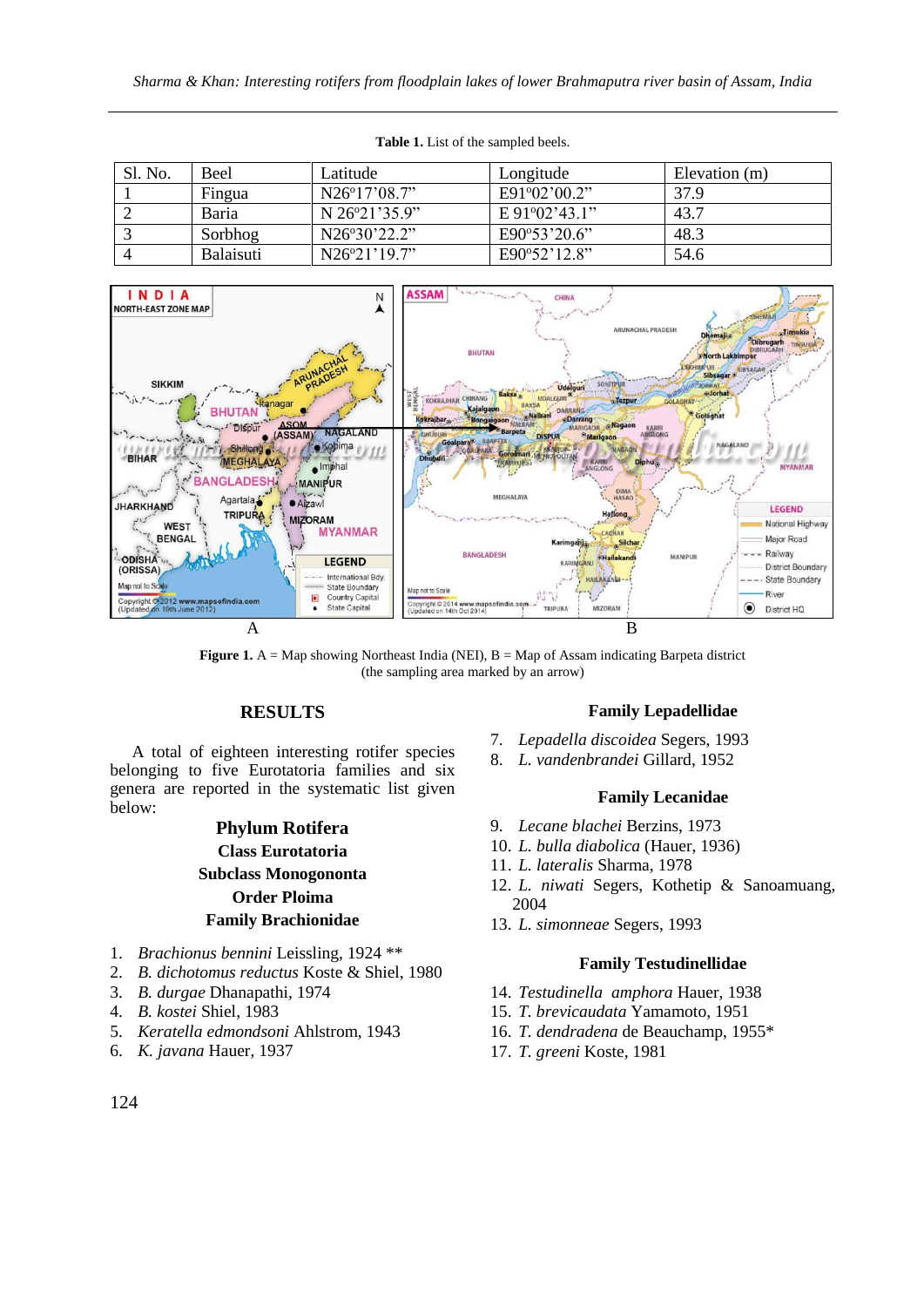#### **Family Trochosphaeridae**

18. *Filinia camasecla* Myers, 1938

*\* New record for India; \*\*new record for Assam state*

*Testudinella dendradena* de Beauchamp (Fig. 2) is a new record for India and *Brachionus bennini* Leissling (Fig. 3) is new record from Assam state. *B. dichotomus reductus* Koste & Shiel (Fig. 4) and *B. kostei* Shiel (Fig. 5) are Australasian elements; *Keratella edmondsoni* Ahlstrom (Fig. 6), *Lecane blachei* Berzins (Fig. 7), *Lecane bulla diabolica* (Hauer) (Fig. 8), *L. niwati* Segers, Kothetip & Sanoamuang (Fig. 9) and *Filinia camasecla* Myers (Fig. 10) are Oriental endemics. *Brachionus durgae* Dhanapathi (Fig. 11), *Keratella javana* Hauer (Fig. 12), *Lepadella discoidea*  Segers (Fig. 13), *L. vandenbrandei* Gillard (Fig. 14), *Lecane lateralis* Sharma (Fig. 15), *L. simonneae* Segers (Fig. 16), *Testudinella amphora* (Fig. 17), *T. brevicaudata* Yamamoto (Fig. 18), and *T. greeni* Koste (Fig. 19) are other species with interesting distributions.

#### **DISCUSSION**

Our collections from the sampled *beels* of lower Assam, NEI revealed eighteen interesting species of Rotifera spread over five eurotatorian families and six genera. *Testudinella dendradena* is a new record to the Indian Rotifera and *Brachionus bennini* is a new addition to the rotifer fauna of Assam. The former is treated as a distinct species following Segers (2007) though Jersabek & Leitner (2013) considered it as *T. patina dendradena*. We also followed analogies of resurrecttion of *Lecane nitida*; *Mytilina michelangellii* and *M. brevispina vide* Segers & Savatenalinton (2010), Pourriot (1996) and Luo & Segers (2014), respectively for the said treatment. *T. dendradena* is diagnosed by its characteristic vitellarium and it co-occurred with *T. patina* in some collections. Further, these two species differed in size and habitat; the former being distinctly larger and preferred the littoral-periphytonic regions. *T. dendradena* is known from the Afrotropical, Neotropical and Oriental regions (Segers 2007); the present report extended its distribution within the

last to the Indian sub-region. *B. bennini* is reported from the Afrotropical, Australasian, Neotropical, Oriental, and Palaearctic regions (Segers 2007). This brachionid is examined from NEI from Mizoram (Sharma 1987, Sharma & Sharma 2014d, 2015c) and is also observed from Madhya Pradesh in central India (Sharma & Naik 1996); the present report extended its distribution within NEI.

The biogeographically interesting elements included: (i) the Australasian *Brachionus dichotomus reductus* and *B. kostei*; (ii) five Oriental endemics namely *Keratella edmondsoni*, *Lecane blachei*, *Lecane bulla diabolica, L. niwati* and *Filinia camasecla*; and (iii) the paleotropical *Keratella javana, Lepadella discoidea*, *L. vandenbrandei*, *Lecane lateralis*, *L. simonneae*, *Testudinella brevicaudata* and *T. greeni*. Besides, *Brachionus durgae, Testudinella amphora* and *T. dendradena* merit distribution interest.

Referring to the first category, Segers (2001) remarked on occurrence of *reductus* vicariant of *B. dichotomus* outside Australia, hinted at a possible Australian origin of this taxon and hypothesized its recent expansion to Southeast Asia. The disjunct populations of this brachionid known from India only from NEI (Meghalaya, Tripura and Assam) are hypothesized (Sharma & Sharma 2014a, 2014c, 2014d, 2015b, 2015c) to their possible recent expansions to the Indian subregion. This taxon is reported from the Oriental region from Vietnam (Zhdanova 2011) and from Thailand (Athibai *et al*. 2013, Sa-Ardrit *et al.*  2013). *Brachionus kostei,* described from Australia, is known from Papua Guinea and Thailand while Segers (2007) considered its unpublished report from northeast China as a possible example of introduction. This species is known from India exclusively from Assam state of NEI (Sharma 2004, 2014, Sharma & Sharma 2008, 2014d, 2015b, Sharma *et al.* 2015). Nevertheless, these two Australasian elements affirmed affinity of Rotifera assemblage of Assam state as well as of NEI with the faunas of Southeast Asia and Australia, and thus supported remarks of Sharma (2005) and Sharma and Sharma (2005, 2008, 2013, 2014a, 2014c, 2014d).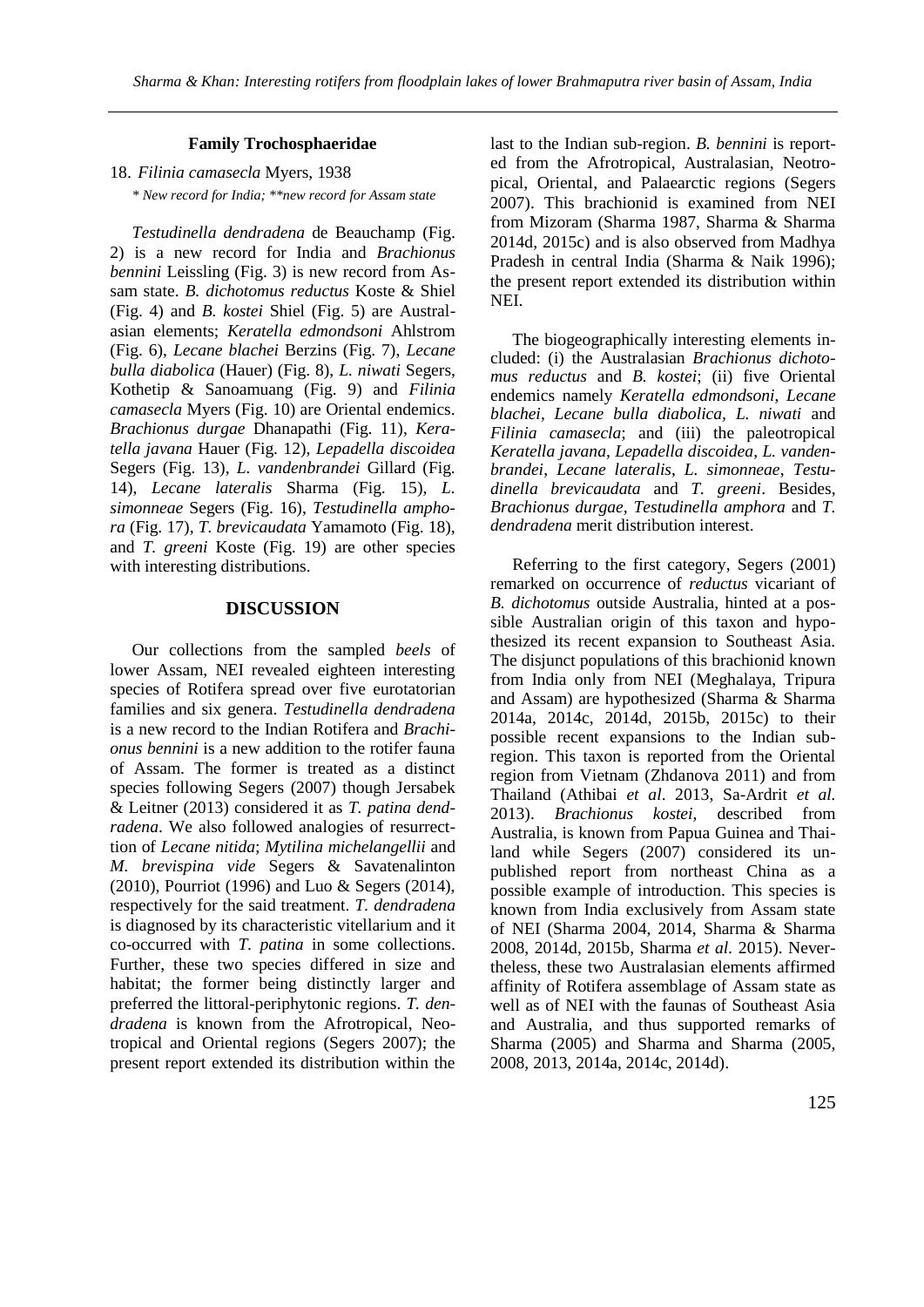Our collections are characterized by five Oriental endemics namely *Keratella edmondsoni*, *Lecane blachei*, *Lecane bulla diabolica, L. niwati*  and *Filinia camasecla* and thus affirmed affinity of Assam Rotifera with the Oriental fauna. The first species was described from Tamil Nadu (Ahlstrom 1943) as *K. quadrata* var. *edmondsoni*  while Nayar (1965) raised it to the status of a distinct species. This brachionid indicated disjunct occurrence in India with reports from Assam (NEI), Rajasthan, Orissa, and Tamil Nadu. It is reported in the Oriental region from Thailand (Sa-Ardrit *et al.* 2013) and Cambodia (Meas & Sanoamuang 2010, Sor *et al*. 2015). *L. blachei*, described from Cambodia is also known from Thailand, while its Indian reports are restricted till date to Assam (NEI) and West Bengal (Sharma & Sharma 2014b). *L. bulla diabolica,* originally described from Tamil Nadu (Hauer 1936), was known globally by its sole non-illustrated Oriental record from Thailand (Segers & Savatenalinton 2010) till Sharma & Sharma (2014b) extended its distribution within India to NEI (Assam, Manipur); the current second Indian report from Assam re-affirmed its distribution in NEI. *L. niwati* is an interesting lecanid described from Thailand (Segers *et al*. 2004). Sharma (2014) and Sharma & Sharma (2014b) recently extended its distribution to NEI based on specimens from the Majuli River Island of upper Assam and Loktak Lake (a Ramsar site), Manipur, respectively while the present study further extended its distribution to lower Brahmaputra river basin. The Oriental *F. camasecla* indicated disjunct occurrence in India with reports from Assam, Manipur and Tripura states of NEI and Kerala (South India).

Amongst the palaeotropical elements, *Keratella javana* (Assam, Meghalaya, Tripura)*, Lepadella vandenbrandei* (Assam, Mizoram)*, Testudinella brevicaudata* (Assam, Manipur, Tripura) and *T. greeni* (Assam) merit regional biogeographical interest with their reports so far only from NEI. *Lecane simonneae* (Assam, Kerala, Manipur, Tripura) exhibited disjunct yet restricted distribution in India while *Lepadella discoidea*  (Assam, Delhi, Kerala, Manipur, Meghalaya) and *Lecane lateralis* (Assam, Kerala, Meghalaya, Orissa, Tamil Nadu, Tripura, West Bengal) indicated disjunct but relatively wider occurrence. Besides, the cosmo (sub) tropical *Brachionus durgae* (Andhra Pradesh, Assam, Goa, Kerala, Maharashtra, Orissa, Tamil Nadu) and *Testudinella amphora* (Assam) are examples of regional distribution of interest. The latter is known from the Australian, Neotropical and Oriental regions (Segers, 2007); it is examined from the last region from Thailand (Sa-Ardrit *et al*. 2013) and Vietnam (Trinh Dang *et al*. 2013), and Sharma *et al*. (2015) extended its distribution to the Indian sub-region based on collections from the Majuli River Island, upper Assam while Sharma & Sharma (2015c) recorded it from Mizoram state of NEI. The present report further extends its occurrence to lower Assam.

*Keratella javana, Lecane lateralis*, *L. simonneae*, *L. unguitata*, *Lepadella discoidea*, *L. vandenbrandei*, and *Testudinella greeni* are categorized as Eastern hemisphere elements *vide* Segers (2001). In addition, three other members of this category: *Brachionus diversicornis*, *B. forficula* and *L. unguitata*, though not listed in this report, are observed in our lower Assam samples (BKS, unpublished).The report of the stated taxa imparts yet another interesting character to the rotifer fauna of Assam and NEI.

We categorize all the documented species into three groups: (a) Restricted to NEI: *Brachionus dichotomus reductus, B. kostei, Keratella javana, Lepadella vandenbrandei, Lecane blachei, L. niwati, Testudinella amphora, T. brevicaudata, T. dendradena* and *T. greeni*; (b) Disjunct and restricted distribution in India: *Brachionus bennini, Keratella edmondsoni, Lecane bulla diabolica, L. simonneae* and *Filinia camasecla*; (c) Disjunct with relatively wide distribution in India: *Brachionus durgae, Lecane lateralis, Lepadella discoidea*.

To sum up, the reports of new records, species of global and regional distribution importance and Eastern Hemisphere elements merit biodiversity and biogeographic interest. The Australasian and Oriental species impart special affinity of Assam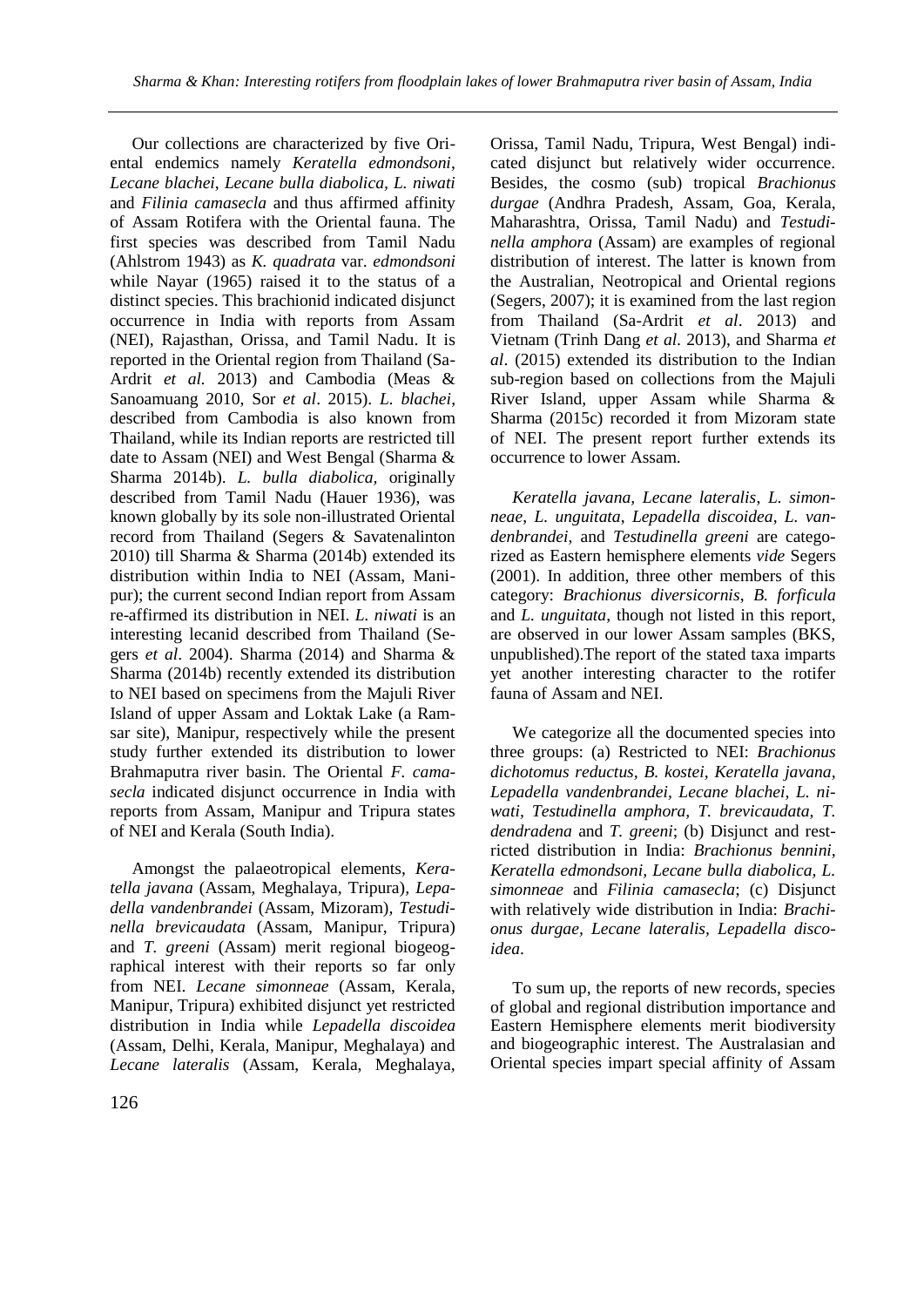Rotifera with Southeast Asia as well as Australia. The study highlights interesting elements of NEI rotifers as compared with other regions of India. Further, this report is useful addition for metaanalysis of Rotifera diversity of northeast India – a global biodiversity region in general and of the floodplain lakes of the Brahmaputra river basin in particular.

**Acknowledgements** – Thanks are due to the Head of Department of Zoology, North-Eastern Hill University, Shillong for necessary laboratory facilities. The samples examined for the study are collected by one of the authors (SIK). We also thank two anonymous reviewers for useful comments and suggestions.

#### **REFERENCES**

- AHLSTROM, E.H. (1943): A revision of the Rotatorian genus *Keratella* with description of three new species and five new varieties. *Bulletin of the American Museum of Natural History,* 80: 411–457.
- ATHIBAI, S., SEGERS, H. & SANOAMUANG, L. (2013): Diversity and distribution of Brachionidae (Rotifera) in Thailand, with a key to the species. *Journal of Limnology*, 72(2): 345–360. doi[: 10.4081/jlimnol.2013.s2.e17](http://dx.doi.org/10.4081/jlimnol.2013.s2.e17)
- HAUER, J. (1936): Neue Rotarien aus Indien I. *Zoologischer Anzeiger,* 116: 77–80.
- JERSABEK, C.D & LEITNER, M.F. (2013): *The Rotifer World Catalog*. World Wide Web electronic publication. [http://www.rotifera.hausdernatur.at/,](http://www.rotifera.hausdernatur.at/) accessed {20.10.2015}.
- KOSTE, W. (1978): *Rotatoria. Die Rädertiere Mitteleuropas, begründet von Max Voigt. Überordnung Monogononta*. Gebrüder Borntraeger, Berlin, Stuttgart. I. 673 pp., II. Tafelband. 234 pp.
- LUO, Y. & SEGERS, H. (2014): The genus *Mytilina* in China, with description of a new species (Rotifera: Monogononta: Mytilinidae). *Zootaxa*, 3846 (4): 561–568. doi: 10.11646/zootaxa.3846.4.4
- MEAS, S. & SANOAMUANG, L. (2010): New records of rotifer fauna in the Cambodian Mekong River Basin. *Cambodian Journal of Natural History*, 1: 48–62.
- NAYAR, C.K.G. (1965): Taxonomic notes on Indian species of *Keratella* (Rotifera). *Hydrobiologia,* 26: 457-462. doi: [10.1007/BF00045538](http://dx.doi.org/10.1007/BF00045538)
- POURRIOT, R. (1996): Rotifers from Petit Saut reservoir (French Guyana), with the description of a new taxon. *Hydrobiologia*, 331: 43–52. doi[: 10.1007/bf00025406](http://dx.doi.org/10.1007/bf00025406)
- SA-ARDRIT, P., PHOLPUNTHIN, P. & SEGERS, H. (2013): A checklist of the freshwater rotifer fauna of Thailand (Rotifera, Monogononta, Bdelloidea). *Journal of Limnology,* 72(2): 361–375. doi: [10.4081/jlimnol.2013.s2.e18](http://dx.doi.org/10.4081/jlimnol.2013.s2.e18)
- SEGERS, H. (1995): Rotifera 2: Lecanidae. In. H.J. Dumont, T. Nogrady (Eds). *Guides to identification of the Microinvertebrates .of the Continental waters of the world. SPB Academic Publishing bv. Amsterdam, the Netherlands*, 6: 1–226.
- SEGERS, H. (2001): Zoogeography of the Southeast Asian Rotifera. *Hydrobiologia,* 446/447: 233–246. doi: [10.1007/978-94-010-0756-6\\_32](http://dx.doi.org/10.1007/978-94-010-0756-6_32)
- SEGERS, H. (2007): Annotated checklist of the rotifers (Phylum Rotifera), with notes on nomenclature, taxonomy and distribution. *Zootaxa*, 1564: 1–104.
- SEGERS, H. & SAVATENALINTON, S. (2010): A critical re-revaluation of the Lecanidae (Rotifera: Monogononta) of Thailand, with description of a new species. *International Review of Hydrobiology*, 95: 343–351. doi[: 10.1002/iroh.201011276](http://dx.doi.org/10.1002/iroh.201011276)
- SEGERS, H, NWADIARO, C.S. & DUMONT, H.J. (1993): Rotifera of some lakes in the floodplain of the river Niger (Imo State, Nigeria). II. Faunal composition and diversity. *Hydrobiologia*, 250: 63–71. doi[: 10.1007/BF00007495](http://dx.doi.org/10.1007/BF00007495)
- SEGERS, H., KOTETHIP, W. & SANOAMUANG, L. (2004): Biodiversity of freshwater microfauna in the floodplain of the River Mun, Northeast Thailand: The Rotifera monogononta. *Hydrobiologia*, 515, 1–9. doi: [10.1023/B:HYDR.0000027299.17844.61](http://dx.doi.org/10.1023/B:HYDR.0000027299.17844.61)
- SHARMA, B.K. (1983): The Indian species of the genus *Brachionus* (Eurotatoria: Monogononta: Brachionidae). *Hydrobiologia*, 104: 31–39. doi: [10.1007/BF00045949](http://dx.doi.org/10.1007/BF00045949)
- SHARMA, B.K. (1987): Indian Brachionidae (Eurotatoria: Monogononta) and their distribution. *Hydrobiologia*, 144: 269–275. doi: [10.1007/BF00005561](http://dx.doi.org/10.1007/BF00005561)
- SHARMA, B.K. (1998): Freshwater rotifers (Rotifera: Eurotatoria)*. State Fauna Series*: *Fauna of West Bengal, Zoological Survey of India, Calcutta*, 3(11): 341–461.
- SHARMA, B.K. (2004): Rare and interesting monogonont rotifers (Rotifera: Eurotatoria) from North– Eastern India. *Mitteilungen aus dem Museum für Naturkunde Berlin, Zoologische Reihe*, 80(1): 33– 40. doi: [10.1002/mmnz.20040800103](http://dx.doi.org/10.1002/mmnz.20040800103)
- SHARMA, B.K. (2005): Rotifer communities of floodplain lakes of the Brahmaputra basin of lower Assam (N. E. India): biodiversity, distribution and ecology. *Hydrobiologia*, 533:209–221. doi: [10.1007/s10750-004-2489-3](http://dx.doi.org/10.1007/s10750-004-2489-3)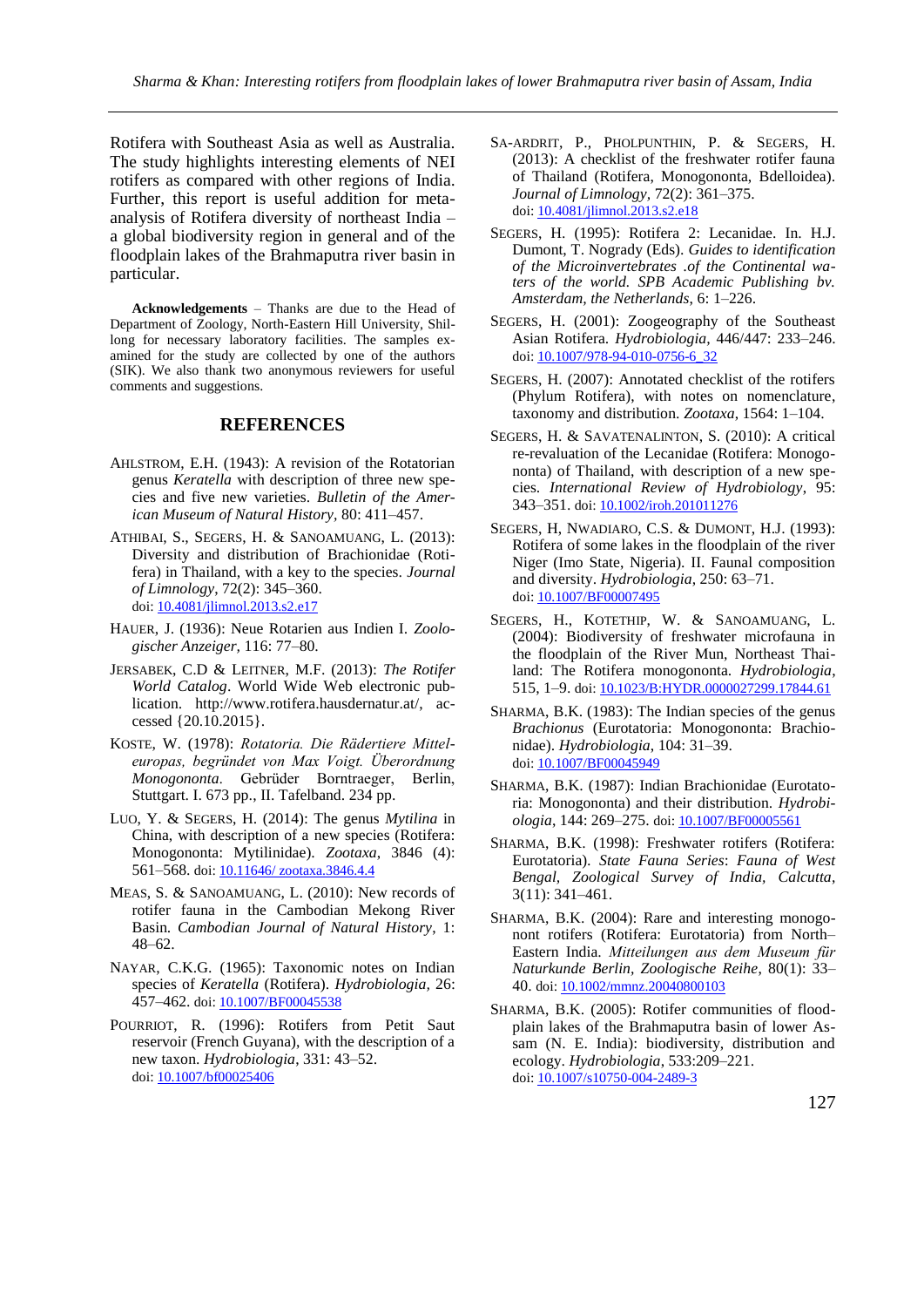- SHARMA, B.K. (2014): Rotifers (Rotifera: Eurotatoria) from wetlands of Majuli – the largest river island, the Brahmaputra river basin of upper Assam, northeast India. *Check List*, 10(2): 292–298 doi: [10.15560/10.2.292](http://dx.doi.org/10.15560/10.2.292)
- SHARMA, B.K. & NAIK, L.P. (1996): *Results on planktonic rotifers in the Narmada river (Madhya Pradesh, Central India)*. In. SCHIMER, F. & BO-LAND, K.T. (Eds). Perspectives in Tropical Limnology: SPB Academic Publishing bv. Amsterdam, The Netherlands, p. 189–198.
- SHARMA, B.K. & SHARMA, S. (1997): Lecanid rotifers (Rotifera: Monogononta: Lecanidae) from North– Eastern India. *Hydrobiologia*, 356: 159–163. doi: 10.1023/A: [1003132516951](http://dx.doi.org/10.1023/A:%201003132516951)
- SHARMA, B.K. & SHARMA, S. (1999): Freshwater rotifers (Rotifera, Eurotatoria). *Fauna of Meghalaya. State Fauna Series, Zoological Survey of India, Calcutta,* 4(9): 11–161.
- SHARMA, B.K. & SHARMA, S. (2000): Freshwater rotifers (Rotifera, Eurotatoria). *Fauna of Tripura. State Fauna Series*, *Zoological Survey of India, Calcutta*, 7(4): 163–224.
- SHARMA, B.K. & SHARMA, S. (2005): Biodiversity of freshwater rotifers (Rotifera: Eurotatoria) from North-Eastern India. *Mitteilungen aus dem Museum für Naturkunde Berlin, Zoologische Reihe*, 81: 81– 88. doi: [10.1002/mmnz.200310002](http://dx.doi.org/10.1002/mmnz.200310002)
- SHARMA, B.K. & SHARMA, S. (2014a): Northeast India – An important region with a rich biodiversity of Rotifera. In. B.K. SHARMA, H.J. DUMONT, R.L. WALLACE (Eds). Rotifera XIII: Rotifer Biology– A structural and functional Approach. *International Review of Hydrobiology*, 99(1-2): 20–37. doi[: 10.1002/iroh.201301701](http://dx.doi.org/10.1002/iroh.201301701)
- SHARMA, B.K. & SHARMA, S. (2014b): Indian Lecanidae (Rotifera: Eurotatoria: Monogononta) and its distribution. In. B.K. SHARMA, H.J. DUMONT and R.L. WALLACE (Eds). Rotifera XIII: Rotifer Biology-A structural and functional approach. *International Review of Hydrobiology,* 99(1–2): 38–47. doi: [10.1002/iroh.201301702](http://dx.doi.org/10.1002/iroh.201301702)
- SHARMA, B.K. & SHARMA, S. (2014c): *Floodplains of the Brahmaputra river basin-globally interesting ecotones with rich Rotifer (Rotifera: Eurotatoria) biodiversity*. In. SINHA, R. K. & AHMED, B.(Eds). Rivers for Life–Proceedings of the International Symposium on River Biodiversity: Ganges–Brahmaputra–Meghna River System, Ecosystems for

Life, A Bangladesh–India Initiative, International Union for Conservation of Nature, p. 258–270.

- SHARMA, B.K. & SHARMA, S. (2014d): The diversity of Indian Brachionidae (Rotifera: Eurotatoria: Monogononta) and their distribution. *Opuscula Zoologica Budapest,* 45(2): 165–180.
- SHARMA, B.K. & SHARMA, S. (2015a): The diversity and distribution of Lepadellidae (Rotifera: Eurotatoria: Monogononta) of India. *International Review of Hydrobiology,* 100(1): 34–42. doi: [10.1002/iroh.201401739](http://dx.doi.org/10.1002/iroh.201401739)
- SHARMA, B.K. & SHARMA, S. (2015b): New records of rotifers (Rotifera: Eurotatoria) from Deepor beel- a Ramsar site of India with an update on its Rotifera diversity. *Journal of Threatened Taxa,* 7(3): 7011– 7016. doi: [10.11609/JoTT.o4044.7011-6](http://dx.doi.org/10.11609/JoTT.o4044.7011-6)
- SHARMA, B.K. & SHARMA, S. (2015c): Biodiversity of freshwater rotifers (Rotifera: Eurotatoria) of Mizoram, Northeast India: composition, new records and interesting features. *International Journal of Aquatic Biology,* 3(5): 301–313.
- SHARMA, B.K., SHARMA, S. & HATIMURIA, M.K. (2015): Rotifer assemblages (Rotifera: Eurotatoria) of the floodplain lakes of Majuli River Island, the Brahmaputra river basin, northeast India. *International Journal of Aquatic Biology*, 3(1): 1–13.
- SHARMA, S. & SHARMA, B.K. (2008): Zooplankton diversity in floodplain lakes of Assam. *Records of the Zoological Survey of India, Occasional Paper No.* 290: 1–307.
- SHARMA, S. & SHARMA, B.K. (2013): Faunal diversity of aquatic invertebrates of Deepor Beel (a Ramsar site), Assam, northeast India. *Wetland Ecosystem Series*, *Zoological Survey of India, Kolkata*, 17: 1– 226.
- SOR, R., MEAS, S. & SEGERS, H. (2015): Diversity of Monogononta rotifer species among standing water bodies in northern Cambodia. *Journal of Limno-*logy, 74(1): 192-204. doi[: 10.4081/jlimnol.2014.995](http://dx.doi.org/10.4081/jlimnol.2014.995)
- TRINH DANG M., SEGERS, H. & SANOAMUANG, L. (2013): Rotifers from Thuy Tien lake and Nhu Y river in central Vietnam, with a description of *Ploesoma asiaticum* new species (Rotifera: Monogononta). *Journal of Limnology*, 72 (2): 276–286. doi: [10.4081/jlimnol.](http://dx.doi.org/10.4081/jlimnol.%202013.s2.e19) 2013.s2.e19
- ZHDANOVA, S.M. (2011): The species composition of rotifers in the water reservoirs of Central Vietnam. *Inland Water Biology,* 4(4): 425–434. doi: [10.1134/ S1995082911030205](http://dx.doi.org/10.1134/%20S1995082911030205)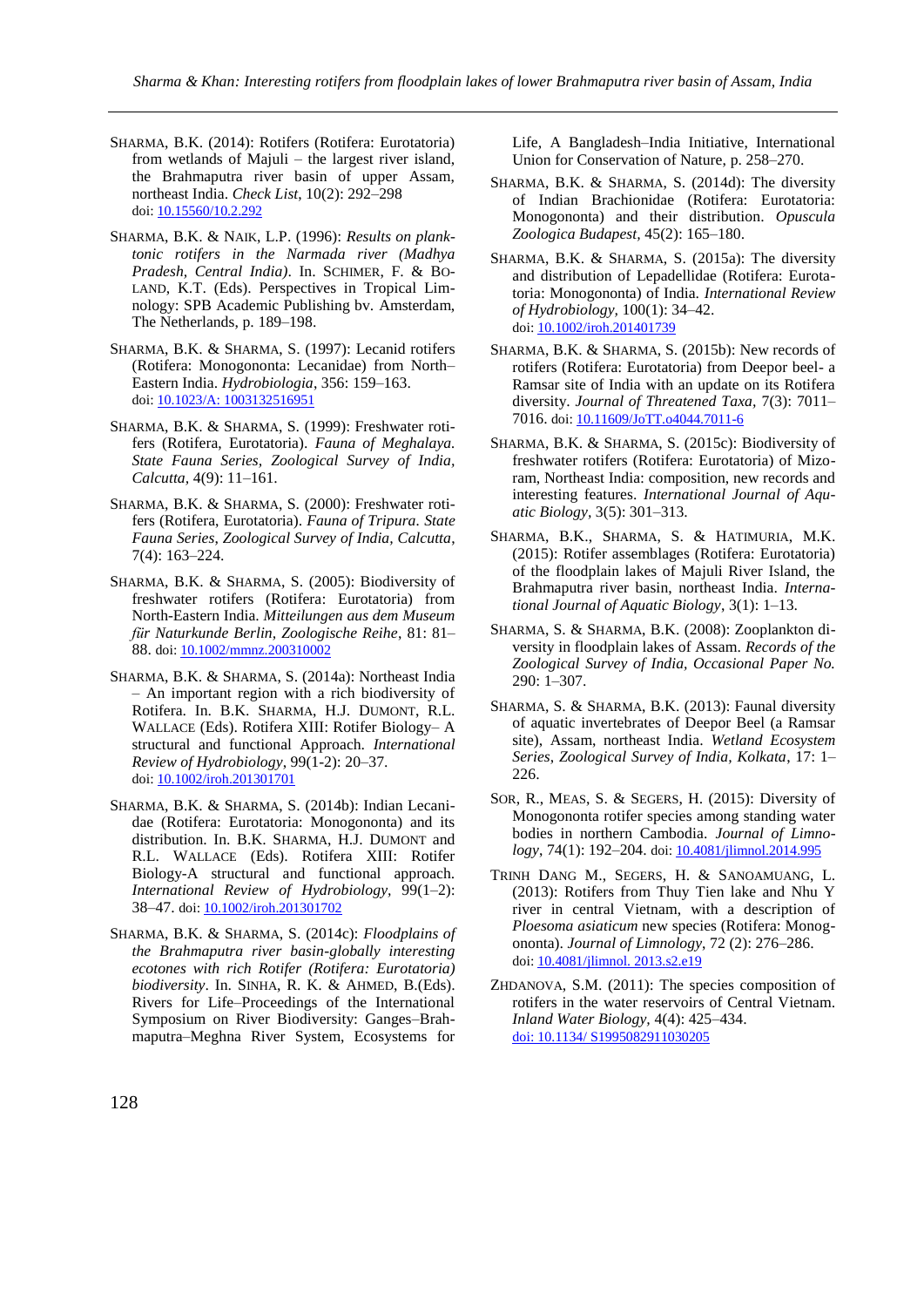

**Figures 2-11**. 2 = *Testudinella dendradena* de Beauchamp (ventral view); 3 = *Brachionus bennini* Leissling (dorsal view); 4 = *Brachionus dichotomus reductus* Koste & Shiel (ventral view); 5 = *Brachionus kostei* Shiel (dorsal view); 6 = *Keratella edmondsoni* Ahlstrom (dorsal view); 7 = *Lecane blachei* Berzins (ventral view); 8 = *Lecane bulla diabolica* (Hauer) (lateral view); 9 = *Lecane niwati* Segers, Kothetip & Sanoamuang (dorsal view); 10 = *Filinia camasecla* Myers (dorsal view);11 = *Brachionus durgae* Dhanapathi (ventral view).

129